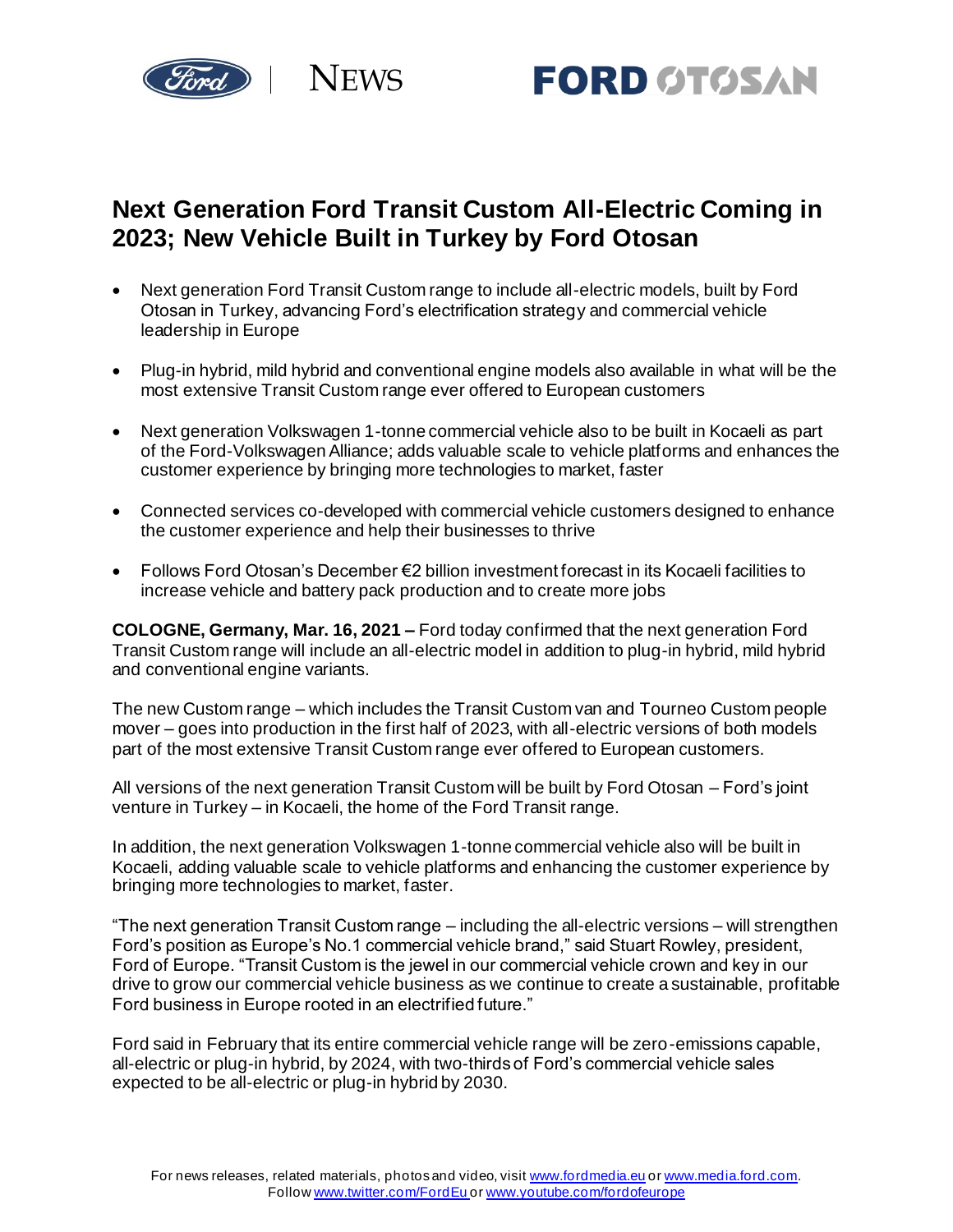In the interim period, however, Ford understands that not all commercial vehicle operators will make the move from the conventional internal combustion engine to all-electric vehicles in a single jump. This is why its range of powertrain technologies from mild hybrids through to plugin hybrids are essential and will continue to be a significant part of the next generation Transit Custom range.

Continued growth in Ford's strong commercial vehicle business is key to its European profitability. It is supported by new products and services, working with an extensive network of commercial vehicle converter partners, with Ford's strategic alliance with Volkswagen and its Ford Otosan joint venture providing cost-effective vehicle development and sourcing.

"Today, we are starting another strategic investment that will help shape the future of the automotive industry. Our Kocaeli plants will be transformed into Turkey's first and only integrated production center for the assembly of electric vehicles and batteries. We consider this investment, which will span over a decade, as a forward-looking strategic move. I would like to thank Ford Motor Company for their trust in Turkey and Ford Otosan which made this significant investment possible," said Ali Koç, chairman, Ford Otosan, and vice chairman, Koç Holding Board of Directors.

In 2020, Ford achieved its sixth successive year as the leader in commercial vehicle sales in Europe. The trend has continued into 2021, with Ford maintaining its position as the continent's best-selling commercial vehicle brand.

Driving further growth in Ford's commercial vehicle business is an ecosystem built around connected services co-developed with customers and designed to enhance the customer experience and help their businesses to thrive. These include, connected uptime and productivity services such as FordPass Pro for fleets of up to five vehicles, and Ford Fleet Management, created by Ford and ALD Automotive last year to maximize productivity for fleet customers seeking bespoke services to keep their vehicles on the road.

Today's announcement also is positive news for other Ford manufacturing facilities in Europe and for the European and Turkish supplier industries providing components for the next generation Transit Custom Range. Ford manufacturing facilities will supply advanced technology diesel engines from Dagenham, UK, and transmissions from Cologne, while more than 100 Turkish-based suppliers will provide components.

*"*Commercial vehicle growth and leveraging partnerships such as our joint venture with Ford Otosan are key enablers to Ford of Europe's future success. We are committed to reaching our 6 percent EBIT margin goal as part of Ford's plan to turnaround our global automotive operations," said Rowley.

## **Ford Otosan – home of the Ford Transit Custom**

The relationship between Koç Holding and Ford dates back to 1928, and today Ford Otosan is the leading company in the Turkish auto industry and one of the longest running and most successful joint ventures in the global auto industry.

Ford Otosan's Kocaeli facilities opened in 2001, and since 2004 has been Ford's global lead plant for the production of successive generations of the Ford Transit Custom range and the Transit 2-tonne. The Ford Courier range is manufactured at Ford Otosan's Yenikoy Assembly Plant also located in Kocaeli. In total, around 85 percent of the sales of the complete Transit family of commercial vehicles are from vehicles manufactured by Ford Otosan in Turkey.